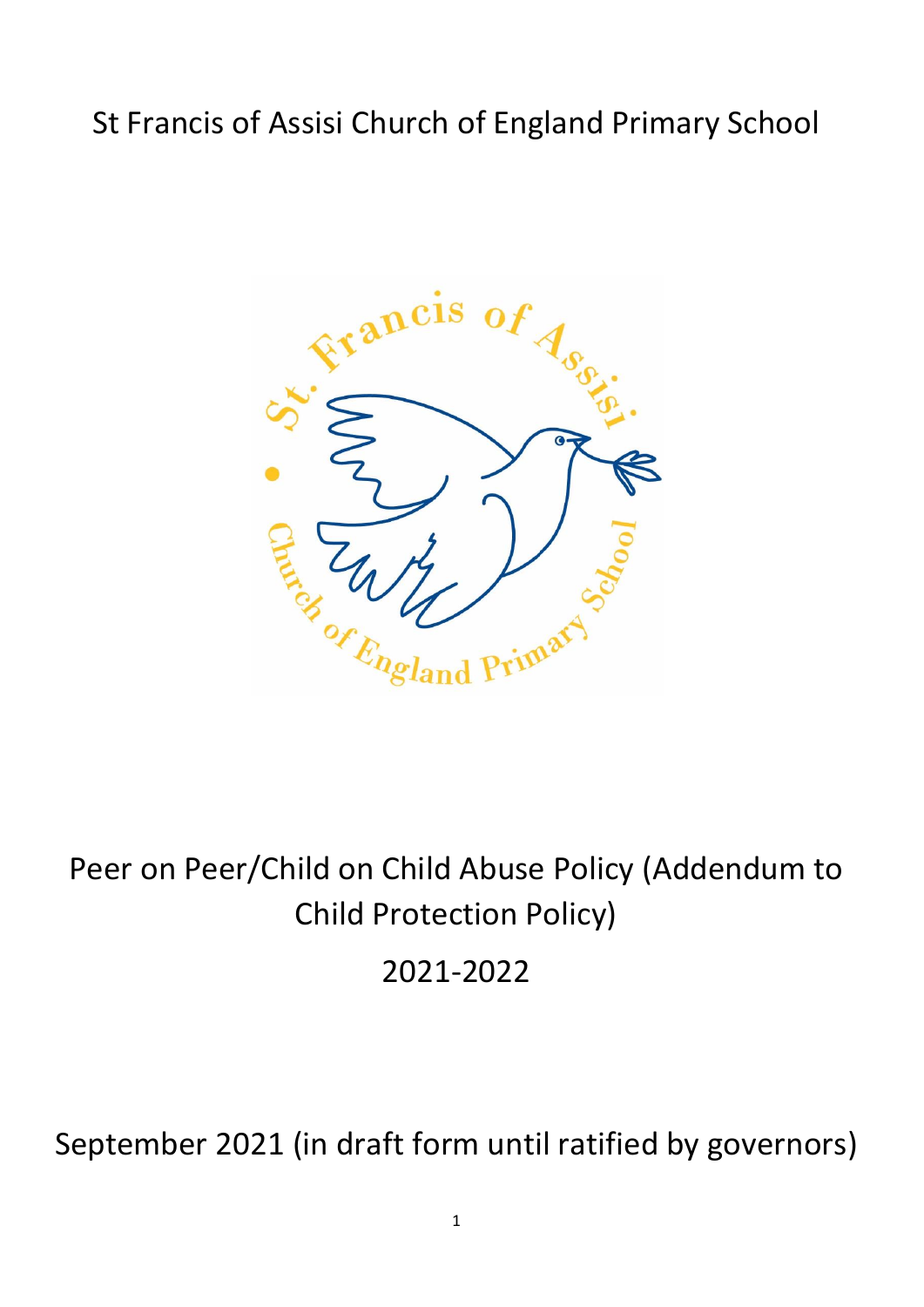#### **Introduction**

Keeping Children Safe in Education 2021 states that *'Governing Bodies and Proprietors should ensure they facilitate a whole school or college approach to safeguarding. This means ensuring safeguarding and child protection are at the forefront and underpin all relevant aspects of process and policy development. Ultimately, all systems, processes and policies should operate with the best interests of the child at their heart.'* Furthermore, *'Where there is a safeguarding concern, Governing Bodies, Proprietors and school or college leaders should ensure the child's wishes and feelings are taken into account when determining what action to take and what services to provide. Systems should be in place, and they should be well promoted, easily understood and easily accessible for children to confidently report abuse, knowing their concerns will be treated seriously, and knowing they can safely express their views and give feedback.'*

All staff should be aware that children can abuse other children (peer on peer/child on child abuse) and that it can happen both inside and outside of school or college and online. It is important that all staff recognise the indicators and signs of peer on peer /child on child abuse and know how to identify it and respond to reports.

All staff should understand that even if there are no reports in their schools or colleges it does not mean it is not happening, it may be the case that it is just not being reported. As such it is important that if staff have any concerns regarding peer on peer /child on child abuse they should speak to their Designated Safeguarding Lead (or deputy).

This means that ALL staff will take a 'zero-tolerance' approach to any unacceptable behaviour including 'banter' and will seek to prevent, challenge and take action so that all children understand that any concerns regarding their welfare and safety will be taken seriously. This will encourage and promote a culture of acceptable behaviour and a safe educational environment for all children.

All staff must ensure that they reassure any victims that they are being taken seriously and that they will be supported and kept safe. A victim should never be given the impression that they are creating a problem by reporting abuse, sexual violence or sexual harassment. Nor should a victim ever be made to feel ashamed for making a report.

Peer on peer/child on child abuse is most likely to include, but may not be limited to:

- bullying (including cyberbullying, prejudice-based and discriminatory bullying);
- abuse in intimate personal relationships between peers;
- physical abuse such as hitting, kicking, shaking, biting, hair pulling, or otherwise causing physical harm (this may include an online element which facilitates, threatens and/or encourages physical abuse);
- sexual violence such as rape, assault by penetration and sexual assault (this may include and online element which facilitates, threatens and/or encourages physical abuse);
- sexual harassment such as sexual comments, remarks, jokes and online sexual harassment which may be stand-alone or part of a broader pattern of abuse;
- causing someone to engage in sexual activity without consent, such as forcing someone to strip, touch themselves sexually, or to engage in sexual activity with a third party;
- consensual and non-consensual sharing of nudes and semi-nudes images and or videos (also known as sexting or youth produced sexual imagery);
- Upskirting, which typically involves taking a picture under a person's clothing without them knowing, with the intention of viewing their genitals or buttocks to obtain sexual gratification, or cause the victim humiliation, distress or alarm.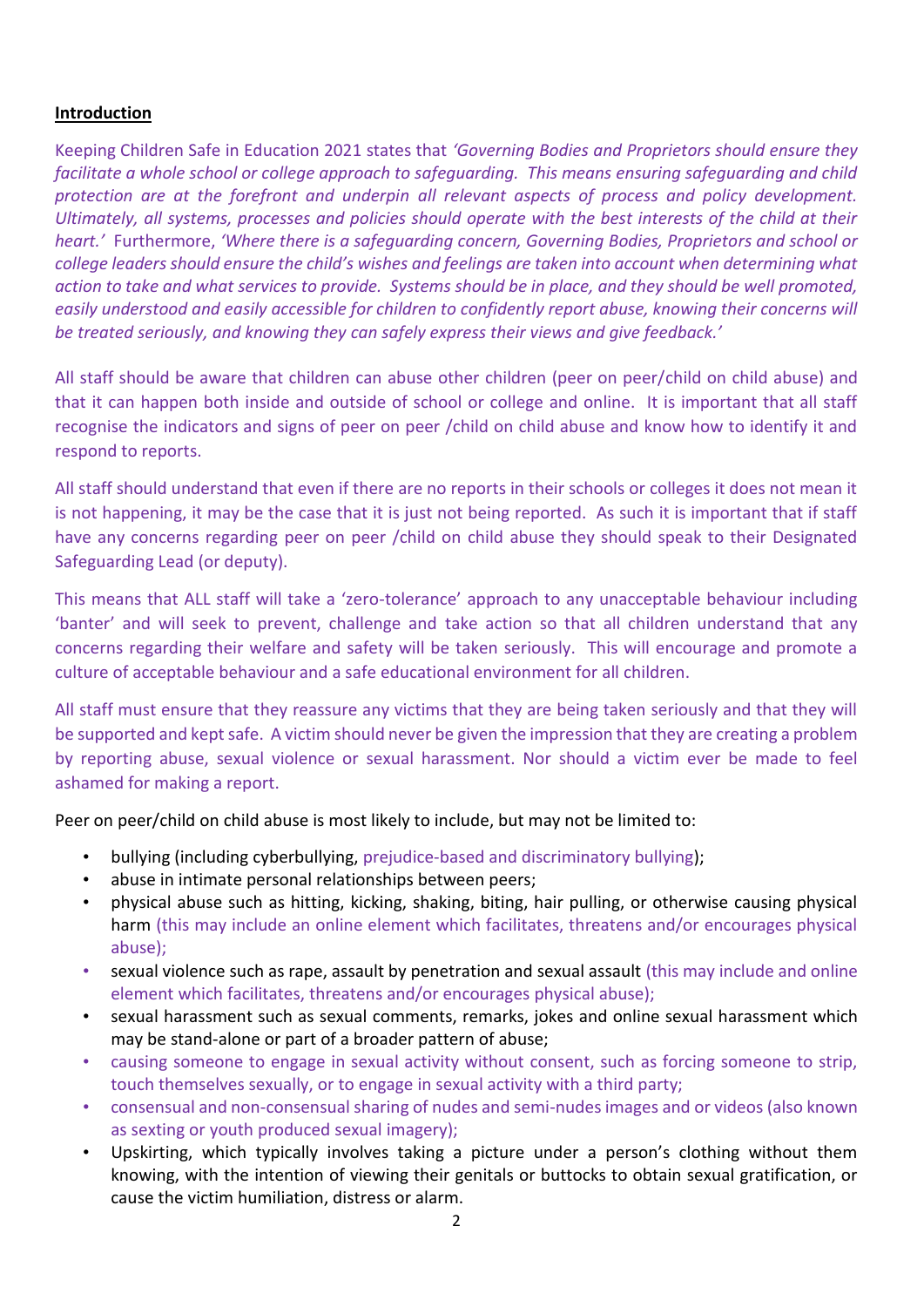- Sexting (known as youth produced sexual imagery) and
- Initiation/hazing type violence and rituals (this could include activities involving harassment, abuse or humiliation used as a way of initiating a person into a group and may also include an online element).

(KCSIE 2021)

At St Francis of Assisi Church of England Primary School, we are committed to the prevention, early identification and appropriate management of peer on peer/child on child abuse. In particular ensuring that our school staff protect our children by, wherever possible being aware of the nature and level of risk that children are exposed to, having a clear and comprehensive strategy specific to that child's safeguarding context and having a whole school safeguarding approach to preventing and responding to peer on peer/child on child abuse. This policy is preventative in its response to peer on peer/child on child abuse by raising awareness of issues, supporting staff in identifying them with children, and providing appropriate response and intervention that is followed consistently across the whole school workforce. This policy will also encourage parents to share information about any risk of harm to their child and be clear on the school's expectations of how this will be managed. (Farrer and Co. 2019)

All staff and governors have signed to say that they have read, understood and agreed to work within this policy framework and parents have access to this policy.

## **Purpose and Aim**

'*Research has shown that many children who present with harmful behaviour towards others, in the context of peer-on-peer abuse, are themselves vulnerable and may have been victimised by peers, parents or adults in the community prior to their abuse of peers' (Farrer and Co, 2019)*

Children and young people may be harmful to one another in a number of ways which would be classified as peer on peer/child on child abuse. The purpose of this policy is to explore the many forms of peer on peer/child on child abuse and include a planned and supportive response to the issues.

At St Francis of Assisi Church of England Primary School, we have the following policies in place that should be read in conjunction with this policy:

Child Protection Policy

Anti-Bullying Policy

Online Safety Policy

Children Missing from Education Policy

Behaviour and Anti-Bullying Policy – inclusive of positive handling and searching and confiscating

#### **Framework and Legislation**

This policy is supported by the key principles of the Children's Act 1989 that the child's welfare is paramount. Another key document that focuses adult thinking towards the views of the child is Working Together To Safeguarding Children 2018, highlighting that every assessment of a child, should '*reflect the unique characteristics of the child within their family and community context'* (Working Together To Safeguard Children, 2018:28). This is clearly echoed by Keeping Children Safe in Education 2021 through ensuring procedures are in place in schools and settings to hear the voice of the child and to be mindful of the contexts children live in.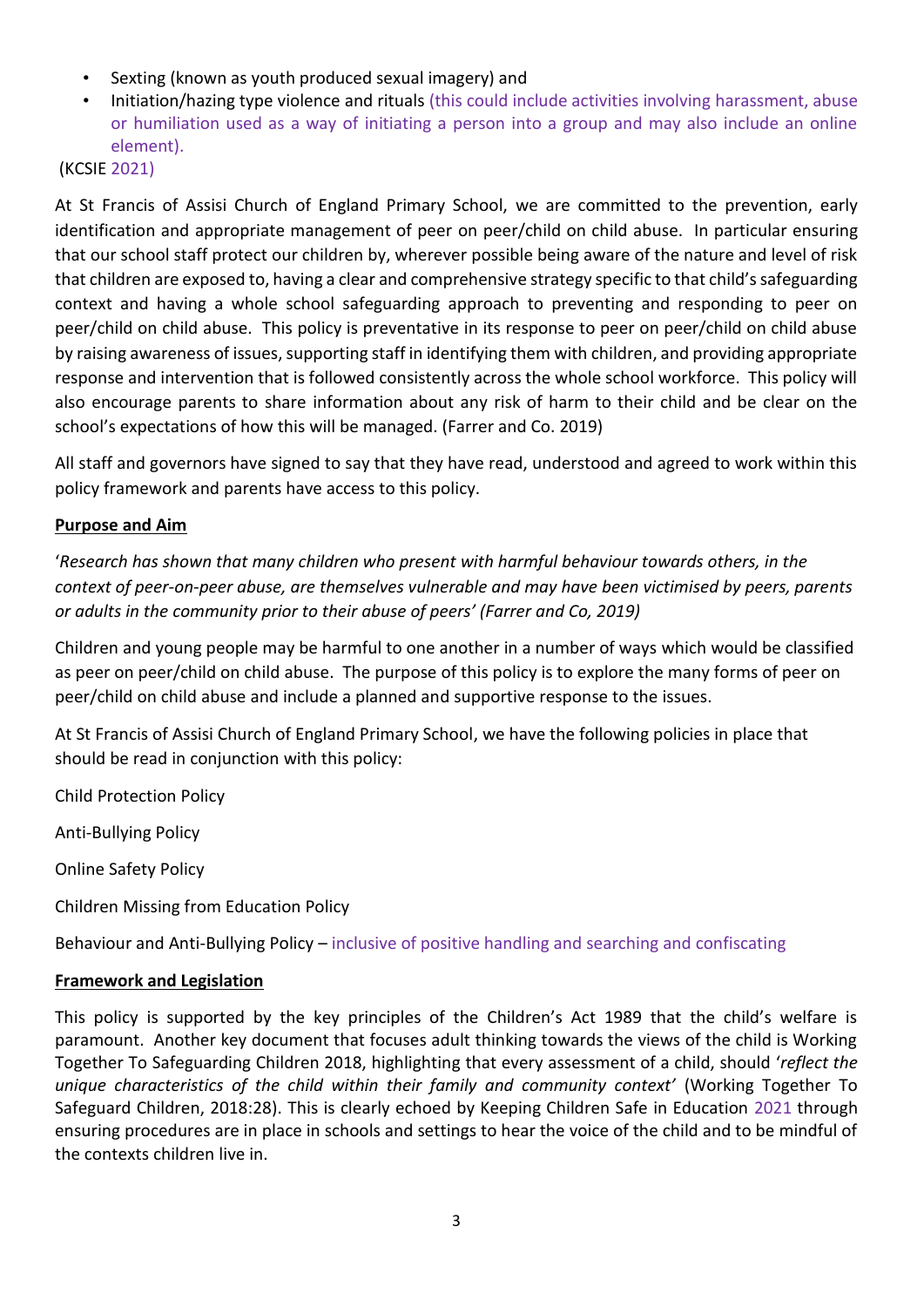At St Francis of Assisi Primary School, we are committed to the following described preventative strategies to protect and support children from peer on peer/child on child abuse.

#### **Preventative Strategies for Schools and Settings**

#### **Recognition**

For all schools, colleges and settings, it is important to develop appropriate strategies in order to prevent the issue of peer on peer/child on child abuse rather than only manage the issues in a reactive way.

Firstly, and most importantly for schools/colleges and settings is recognition that peer on peer/child on child abuse can and will occur on any site even with the most stringent of policies and support mechanisms and that even if incidents are not being reported it does not mean that they are not happening. In which case it is important to continue to recognise and manage such risks and learn how to improve and move forward with strategies in supporting young people to talk about any issues and through sharing information with all staff. This involves staff analysing any incidents for trends, patterns and identifying any areas around the setting that may appear to be 'less safe'. Staff should also have access to regular CPD and training to ensure a consistent approach to managing peer on peer/child on child issues. All staff should also be aware that mental health problems can, in some cases, be an indicator that a child has suffered or is at risk of suffering abuse, neglect or exploitation. (KCSIE, 2021).

#### **School Culture and Ethos and 'Zero-Tolerance' Approach**

For all schools, colleges and settings a 'zero-tolerance' approach to abuse, harm or bullying between peers should be clearly expressed in the school's ethos and values. It should be made clear that sexual violence and sexual harassment is never acceptable and it will not be tolerated and never passed off as 'banter'. This means that all staff must challenge physical behaviour (potentially criminal in nature) such as grabbing bottoms, breasts and genitalia, pulling down trousers, flicking bras and lifting up skirts. Dismissing or tolerating such behaviours risks normalising them. By not recognising, acknowledging or understanding the scale of harassment and abuse and/or downplaying some behaviours related to abuse it can lead to a culture of unacceptable behaviour, an unsafe educational environment and a culture that normalises abuse leading to children accepting it as normal and not coming forward to report it.

Therefore a whole school/college/setting approach is needed as part of preventative education. (Sexual Violence and Sexual Harassment between children in schools and colleges, 2021)

## **A Safe Environment to Share Concerns Alongside a Positive Curriculum**

As stated above it is therefore important that each school/setting has an open environment where young people feel safe to share information about anything that is upsetting or worrying them. This can be strengthened through a strong and positive PHSE/SMSC curriculum that tackles such issues as prejudicedbased and discriminatory behaviour and gives children an open forum to talk things through rather than seek one on one opportunities to be harmful to one another.

To enable such an open and honest environment it is necessary to ensure the whole workforce and Governing Body feels confident and enabled to talk about issues and challenge perceptions of young people including use of inappropriate language and behaviour towards one another. In order to create such an environment, it is necessary for whole staff training and CPD around abusive behaviours and talking to young people in a way that continues to create an open and honest environment without prejudice. It is necessary that staff consider each issue and each individual in their own right before taking action. If staff minimise the concerns raised it may result in a young person seeking no further help or advice. Staff must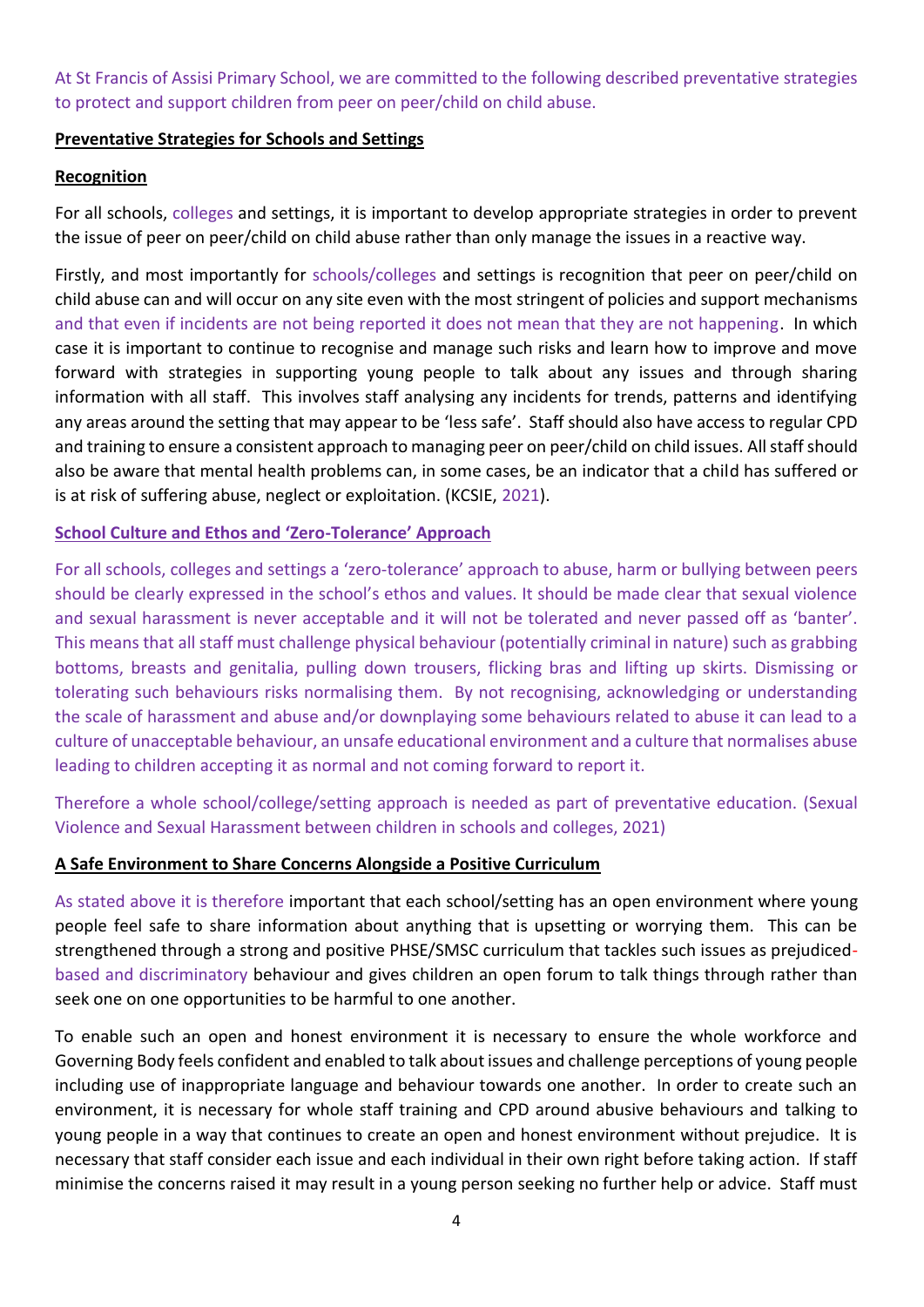also feel enabled to discuss issues about online access and support and reinforce appropriate behaviours online including understanding why age limits are in place on social media platforms, encouraging children to share online concerns, talking about issues that have happened in an open forum and working closely with parents. (Farrer and Co, 2019)

All staff should be aware that technology is a significant component in many safeguarding and well-being issues. Children are at risk of abuse online as well as face to face. In many cases abuse will take place concurrently via online channels and in daily life. Children can also abuse their peers online, this can take the form of abusive, harassing, and misogynistic messages, the non-consensual sharing of indecent images, especially around chat groups and the sharing of abusive images and pornography, to those who do not want to receive such content. (KCSIE, 2021)

It is important that a clear Online Safety/Acceptable Use Policy gives clarity and expectations to children about their role in keeping themselves and their peers safe in regards to the use of technology both inside and outside of school.

## **Involve Parents**

Parents need to be informed and included in policy forming, lesson plans and thorough open and frank conversations, training/courses about what peer on peer/child on child abuse is and how the school and setting will be tackling it. This can help to alleviate any concerns and worries and create a joined-up approach. Schools and settings need to ensure open two way communication is available through a variety of platforms so that both parents and staff are working together to deal with any issues. This includes parent's contribution to the school's online and acceptable use policy around the use of technology and agreement to work consistently with the school in addressing issues both inside and outside of school.

#### **Signposting**

Although every effort should be made for children to have a variety of opportunities to seek support and advice, it is also important that signposting is available to young people in the event that they don't feel confident raising an issue directly to staff or a peer. It is useful to have a resource board with support services on a wide range of issues so young people can seek their own solutions should they wish to. In the same way external services or support programmes could be brought in to talk to young people about specific issues in support of the prevention of peer on peer/child on child abuse. This then encourages a variety of forms or mediums for children to have their voices heard.

## **Forums for Children to Make Changes/Have Their Voice Heard**

It is useful to ensure young people are part of changing their circumstances and that of the procedures within schools. Having a school council and pupil voice and encouraging young people to support changes and develop 'rules of acceptable behaviour' will go far in helping to create a positive ethos in school and one where all young people understand the boundaries of behaviour before it becomes abusive. Children should be able to effectively communicate how to improve their school's culture and ethos around acceptable behaviour so that children can feel confident and empowered to identify unacceptable behaviours so that they can be dealt with accordingly and in the longer term eradicated.

#### **Partnership Working**

Multi agency working can consolidate in house procedures in schools/settings. By accessing advice, support and guidance, effective decisions can be made in collaboration to improve outcomes for children who may be at risk of harm. Seeking advice and guidance can act as a preventative measure so that the right course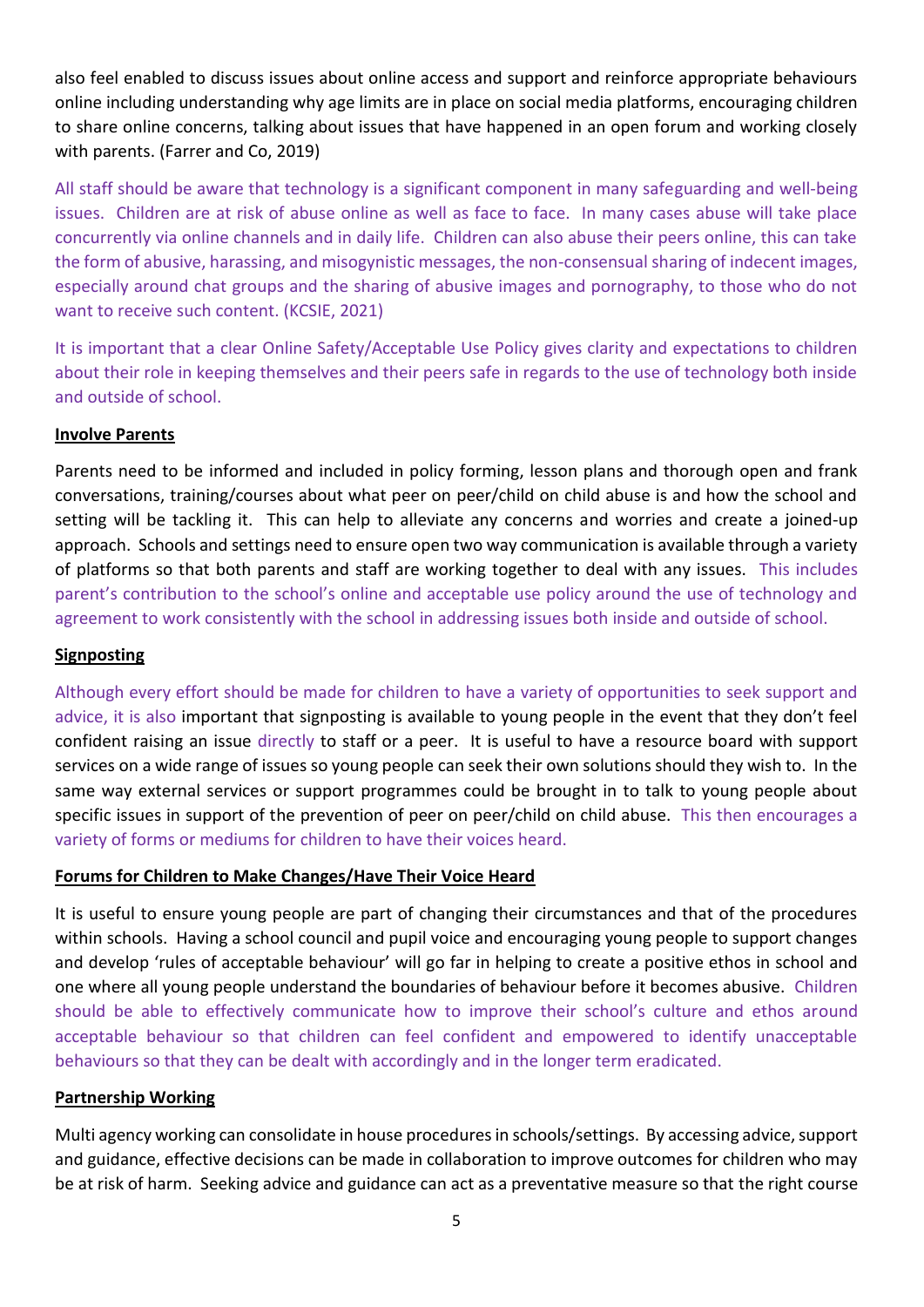of action is taken at the earliest opportunity. It is also necessary that the school/setting actively refers concerns/allegations of peer on peer/child on child abuse where necessary to front door services/children's social care and the police where appropriate. This is particularly important because peer on peer/child on child abuse can be a complex issue, and even more so where wider safeguarding concerns exist. It is often not appropriate for one single agency (where the incident cannot be managed internally) to try to address the issue alone – it requires effective partnership working (Farrer and Co. 2019).

Schools which excel at tackling bullying (and peer on peer/child on child abuse) have created an ethos of good behaviour where pupils treat one another and the school staff with respect because they know that this is the right way to behave. That culture extends beyond the classroom to the corridors, the dining hall, the playground, and beyond the school gates including travel to and from school. Values of respect for staff and other pupils, an understanding of the value of education, and a clear understanding of how our actions affect others permeate the whole school environment and are reinforced by staff and older pupils who set a good example to the rest. (Preventing and Tackling Bullying 2017).

#### **What is Peer on Peer/Child on Child Abuse?**

For these purposes, peer on peer/child on child abuse is any form of physical, sexual, emotional and financial abuse, and coercive control, exercised between children and within children's relationships (both intimate and non-intimate), friendships and wider peer associations. Peer on peer/child on child abuse can take various forms, including: bullying (including cyber-bullying, prejudice-based and discriminatory bullying), intimate relationship abuse between peers, physical abuse, sexual violence, sexual harassment, causing someone to engage in sexual activity without consent. Consensual and non-consensual sharing of nudes and semi-nudes images and/or videos, upskirting and initiation/hazing type violence and rituals (KCSIE, 2021). It may also involve gang related behaviours, including serious violence and county lines. Children's experiences of abuse and violence are rarely isolated events, and they can often be linked to other things that are happening in their lives and spaces in which they spend their time. Any response to peer on peer/child on child abuse therefore needs to consider the range of possible types of peer on peer/child on child abuse set out above and capture the full context of children's experiences. This can be done by adopting a Contextual Safeguarding approach and by ensuring that our response to incidents of peer-on-peer/child on child abuse takes into account any potential complexity (Farrer and Co. 2019).

Abusive behaviour can happen to pupils in schools and settings and it is necessary to consider what abuse is and looks like, how it can be managed and what appropriate support and intervention can be put in place to meet the needs of the individual and what preventative strategies may be put in place to reduce further risk of harm. This means adopting a **whole school community approach** by ensuring all staff: are aware that safeguarding incidents and/or behaviours can be associated with factors outside the school or college and/or can occur between children outside of these environments (KCSIE, 2021), understand how a child's wider context may have impact on them; contribute to creating a strong safeguarding culture in school by following policies that address peer on peer/child on child abuse and harmful attitudes; promote healthy relationships and attitudes to gender/sexuality; support the school by identifying 'less safe' areas in school; access training on bias and stereotyped assumptions; be alert to changes in children's behaviour and seek appropriate responses to concerns shared. (Farrer and Co, 2019)

Research suggests that peer on peer/child on child abuse is one of the most common forms of abuse affecting children in the UK (Farrer and Co, 2019). Abuse is abuse and should never be tolerated or passed off as 'banter' or 'part of growing up'. Research suggests that peer on peer/child on child abuse may affect boys differently from girls, and that this difference may result from societal norms (particularly around power, control and the way in which femininity and masculinity are constructed) rather than biological make-up. It is more likely that girls will be victims and boys perpetrators, but all peer on peer/child on child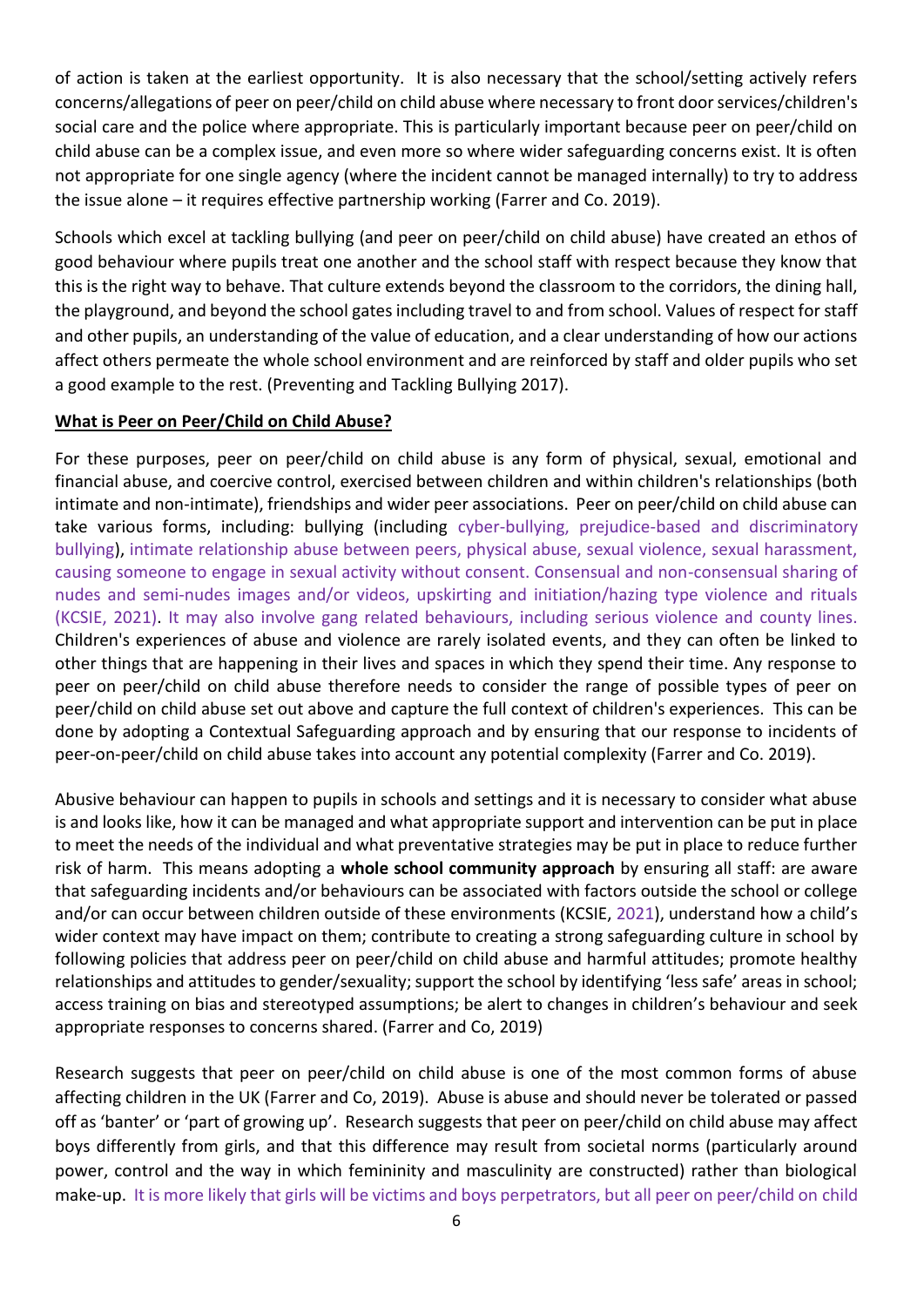abuse must be taken seriously (KCSIE, 2021). Barriers to disclosure will also be different. As a result, schools need to explore the gender dynamics of peer on peer/child on child abuse within their settings and recognise that these will play out differently in single sex, mixed or gender imbalanced environments (Farrer and Co. 2019).

It is important to consider the forms abuse may take and the subsequent actions required.

## **Children with Special Educational Needs**

Children with special educational needs or disabilities (SEND) or certain health conditions can face additional safeguarding challenges. These can include:

- assumptions that indicators of possible abuse such as behaviour, mood and injury relate to the child's disability without further exploration;
- being more prone to peer group isolation or bullying (including prejudice-based bullying) than other children;
- the potential for children with SEND or certain medical conditions being disproportionally impacted by behaviours such as bullying, without outwardly showing any signs; and
- communication barriers and difficulties in overcoming these barriers.

To address these additional challenges, schools and colleges should consider extra pastoral support for children with SEND or certain medical conditions particularly when investigating any form of peer on peer/child on child abuse**.**

## (KCSIE, 2021)

## **Language**

For the purposes of this policy the language used will refer to 'victims' and *alleged* perpetrators, this is to ensure that children are not given 'labels' about their behaviour unfairly and without any full and thorough conclusive investigation. This is also so that victims understand and they will always be believed, supported, listened to and taken seriously. The language used to children and parents in the reporting of any incidents that may have occurred could impact on any future rehabilitation of children and young people following any investigations that may occur. The use of certain words can be both inflammatory and distressing for children and their parents, so care should be taken in the discussion of incidents with parents

## **Types of Abuse**

There are many forms of abuse that may occur between peers and this list is not exhaustive. Each form of abuse or prejudiced behaviour is described in detail followed by advice and support on actions to be taken.

## **Bullying (including Cyberbullying, Prejudice-Based and Discriminatory Bullying)**

The new definition of bullying is, 'a person who habitually seeks to harm or intimidate those who they perceive as vulnerable'. (Taken from the Oxford, Cambridge and Collins dictionary, updated 2018)

Bullying is behaviour by an individual or group, repeated over time, that intentionally hurts another individual or group either physically or emotionally. Bullying can take many forms (for instance, cyberbullying via text messages, social media or gaming, which can include the use of images and video) and is often motivated by prejudice against particular groups, for example on grounds of race, religion, gender, sexual orientation, special educational needs or disabilities, or because a child is adopted, in care or has caring responsibilities. It might be motivated by actual differences between children, or perceived differences.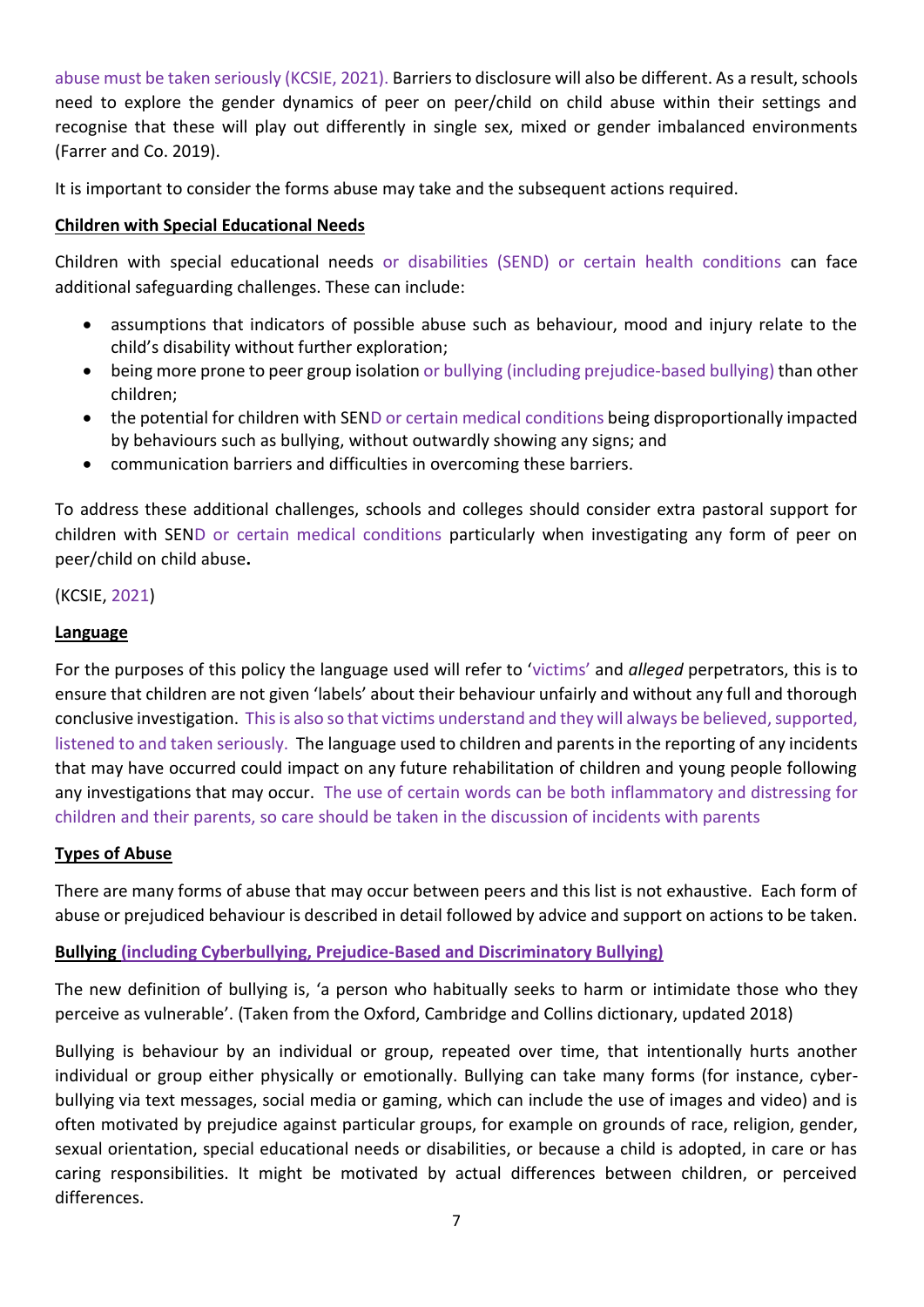Bullying involves an imbalance of power between the perpetrator and the victim. This could involve perpetrators of bullying having control over the relationship which makes it difficult for those they bully to defend themselves. The imbalance of power can manifest itself in several ways, it may be physical, psychological (knowing what upsets someone), derive from an intellectual imbalance, or by having access to the support of a group, or the capacity to socially isolate. It can result in the intimidation of a person or persons through the threat of violence or by isolating them either physically or online.

Low-level disruption and the use of offensive language can in itself have a significant impact on its target. If left unchallenged or dismissed as banter or horseplay it can also lead to reluctance to report other behaviour.

(Preventing and Tackling Bullying July 2017)

#### **Cyber Bullying**

Cyber or online bullying is the use of phones; instant messaging, e-mail, chat rooms or social networking sites such as Facebook and Twitter to harass threaten or intimidate someone for the same reasons as stated above. Many children have unlimited and unrestricted access to the internet via mobile phone networks (i.e. 3G, 4G and 5G). This means that some children, whilst at school or college, sexually harass their peers via their mobile and smart technology, share indecent images; consensually and non-consensually (often via large chat groups) and view and share pornography and other harmful content. (KCSIE, 2021)

It is important to state that cyber bullying can very easily fall into criminal behaviour under the Malicious Communications Act 1988 under section 1 which states that electronic communications which are indecent or grossly offensive, convey a threat or false information or demonstrate that there is an intention to cause distress or anxiety to the victim would be deemed to be criminal. This is also supported by the Communications Act 2003, Section 127 which states that electronic communications which are grossly offensive or indecent, obscene or menacing, or false, used again for the purpose of causing annoyance, inconvenience or needless anxiety to another could also be deemed to be criminal behaviour.

If the behaviour involves the use of taking or distributing sexual images of young people under the age of 18 then this is also a criminal offence under the Sexual Offences Act 2003. Outside of the immediate support young people may require in these instances, the school will have no choice but to involve the police to investigate these situations.

## **Prejudiced-Based and Discriminatory Bullying**

The term prejudice-based and discriminatory bullying refers to a range of hurtful behaviour, physical or emotional or both and online, which causes someone to feel powerless, worthless, excluded or marginalised, and which is connected with prejudices around belonging, identity and equality in wider society – in particular, prejudices to do with disabilities and special educational needs, ethnic, cultural and religious backgrounds, gender, home life, (for example in relation to issues of care, parental occupation, poverty and social class) and sexual identity (homosexual, bisexual, transsexual).

## **Abuse in Intimate Personal Relationships Between Peers**

Abuse in intimate personal relationships between peers is defined as a pattern of actual or threatened acts of physical, sexual, and/or emotional abuse, perpetrated by an adolescent (between the ages of 13 and 18)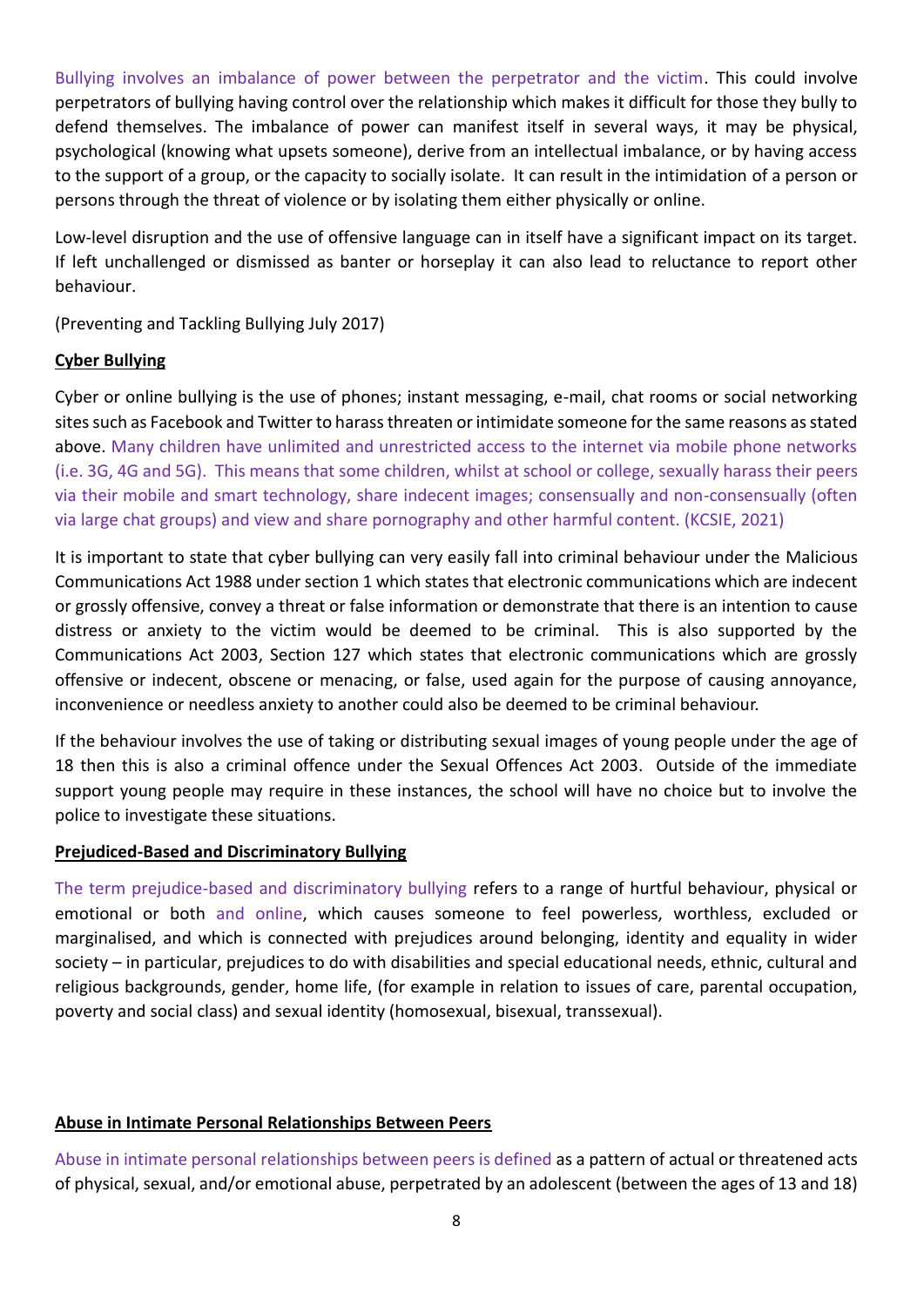against a current or former partner. Abuse may include insults, coercion, social sabotage, sexual harassment, threats and/or acts of physical or sexual abuse. The abuser uses this pattern of violent and coercive behaviour, in a heterosexual or same gender relationship, in order to gain power and maintain control over the partner.

## **Physical Abuse e.g. (biting, hitting, kicking, hair pulling etc.)**

Physical abuse may include, hitting, kicking, nipping, shaking, biting, hair pulling, or otherwise causing physical harm to another person. There may be many reasons why a child harms another and it is important to understand why a young person has engaged in such behaviour, including accidently before considering the action or punishment to be undertaken.

## **Sexual Violence**

Sexual violence refers to sexual offences under the Sexual Offences Act 2003 as described below:

Rape: A person (A) commits an offence of rape if: he intentionally penetrates the vagina, anus or mouth of another person (B) with his penis, B does not consent to the penetration and A does not reasonably believe that B consents.

Assault by Penetration: A person (A) commits an offence if: s/he intentionally penetrates the vagina or anus of another person (B) with a part of her/his body or anything else, the penetration is sexual, B does not consent to the penetration and A does not reasonably believe that B consents.

Sexual Assault: A person (A) commits an offence of sexual assault if: s/he intentionally touches another person (B), the touching is sexual, B does not consent to the touching and A does not reasonably believe that B consents.

Causing someone to engage in sexual activity without consent: A person (A) commits an offence if: s/he intentionally causes another person (B) to engage in an activity, the activity is sexual. B does not consent to engaging in the activity, and A does not reasonably believe that B consents. (This could include forcing someone to strip, touch themselves sexually, or to engage in sexual activity with a third party.)

What is consent? Consent is about having the freedom and capacity to choose. Consent to sexual activity may be given to one sort of sexual activity but not another, e.g. to vaginal but not anal sex or penetration with conditions such as wearing a condom. Consent can be withdrawn at any time during sexual activity and each time activity occurs. Someone consents to vaginal, anal or oral penetration only if s/he agrees by choice to that penetration and has the freedom and capacity to make that choice.

- A child under the age of 13 can never consent to any sexual activity
- The age of consent is 16
- Sexual intercourse without consent is rape

## **Sexual Harassment**

Sexual harassment means 'unwanted conduct of a sexual nature' that can occur online and offline and both inside and outside of school/college. In referencing sexual harassment, it is in the context of child on child sexual harassment. Sexual harassment is likely to: violate a child's dignity, and/or make them feel intimidated, degraded or humiliated and/or create a hostile, offensive or sexualised environment (KCSIE 2021).

Sexual harassment can include: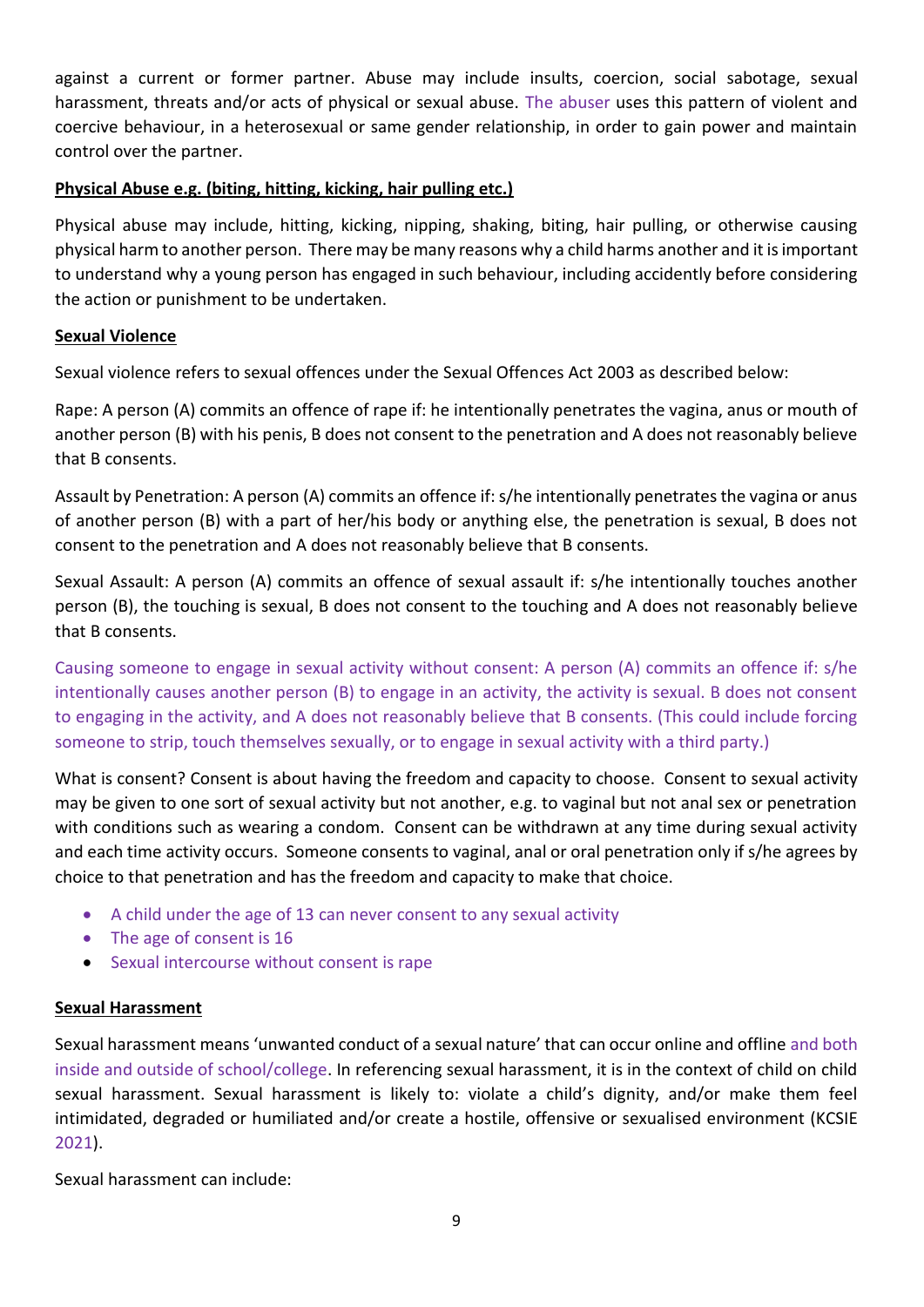- Sexual comments, such as; telling sexual stories, making lewd comments, making sexual remarks about clothes and appearance and calling someone sexualised names;
- Sexual 'jokes' or taunting;
- Physical behaviour, such as; deliberately brushing against someone, interfering with someone's clothes (schools and colleges should be considering when any of this crosses a line into sexual violence - it is important to talk to and consider the experience of the victim) and displaying pictures, photos or drawings of a sexual nature;
- Online sexual harassment. This may be standalone, or part of a wider pattern of sexual harassment and/or sexual violence.

#### It may include:

- Consensual and non-consensual sharing of nude and semi-nude images and videos;
- Sharing of unwanted explicit content
- Upskirting;
- Sexualised online bullying;
- Unwanted sexual comments and messages, including, on social media;
- Sexual exploitation; coercion and threats;

Sexual violence and sexual harassment can occur between two children of any age and sex. It can also occur through a group of children sexually assaulting or sexually harassing a single child or group of children. Sexual violence and sexual harassment exist on a continuum and may overlap. They can occur online and face to face (both physically and verbally) and are never acceptable. Children who are victims of sexual violence and sexual harassment will likely find the experience stressful and distressing. This will, in all likelihood, adversely affect their educational attainment and will be exacerbated if the alleged perpetrator(s) attends the same school or college. Schools and colleges should be aware that safeguarding incidents and/or behaviours can be associated by factors outside the school or college, including intimate personal relationships. It is essential that all victims are reassured that they are being taken seriously and that they will be supported and kept safe. A victim should never be given the impression that they are creating a problem by reporting sexual violence or sexual harassment. Nor should a victim ever be made to feel ashamed for making a report. Staff should be aware that is more likely that girls will be the victims of sexual violence and sexual harassment and more likely it will be perpetrated by boys. (Sexual violence and sexual harassment between children in schools and colleges, 2021)

#### **Causing Someone to Engage in Sexual Activity Without Consent**

This includes forcing someone to strip, touch themselves sexually, or to engage in sexual activity with a third party. (see above definition)

#### **Consensual and Non-Consensual Sharing of Nudes and Semi-Nudes Images and/or Videos**

This is also known as sexting or youth produced sexual imagery. 'Youth Involved/Produced' includes children sharing images that they, or another child, have created themselves.

'Imagery' covers both still photos and moving videos (and this is what is meant by reference to imagery throughout the policy).

Sexting (more commonly known as) is when someone sends or receives a sexually explicit text, image or video. This includes sending 'nude pics', 'rude pics' or 'nude selfies'. Pressuring someone into sending a nude picture can occur in any relationship, to anyone, whatever their age, gender or sexual preference.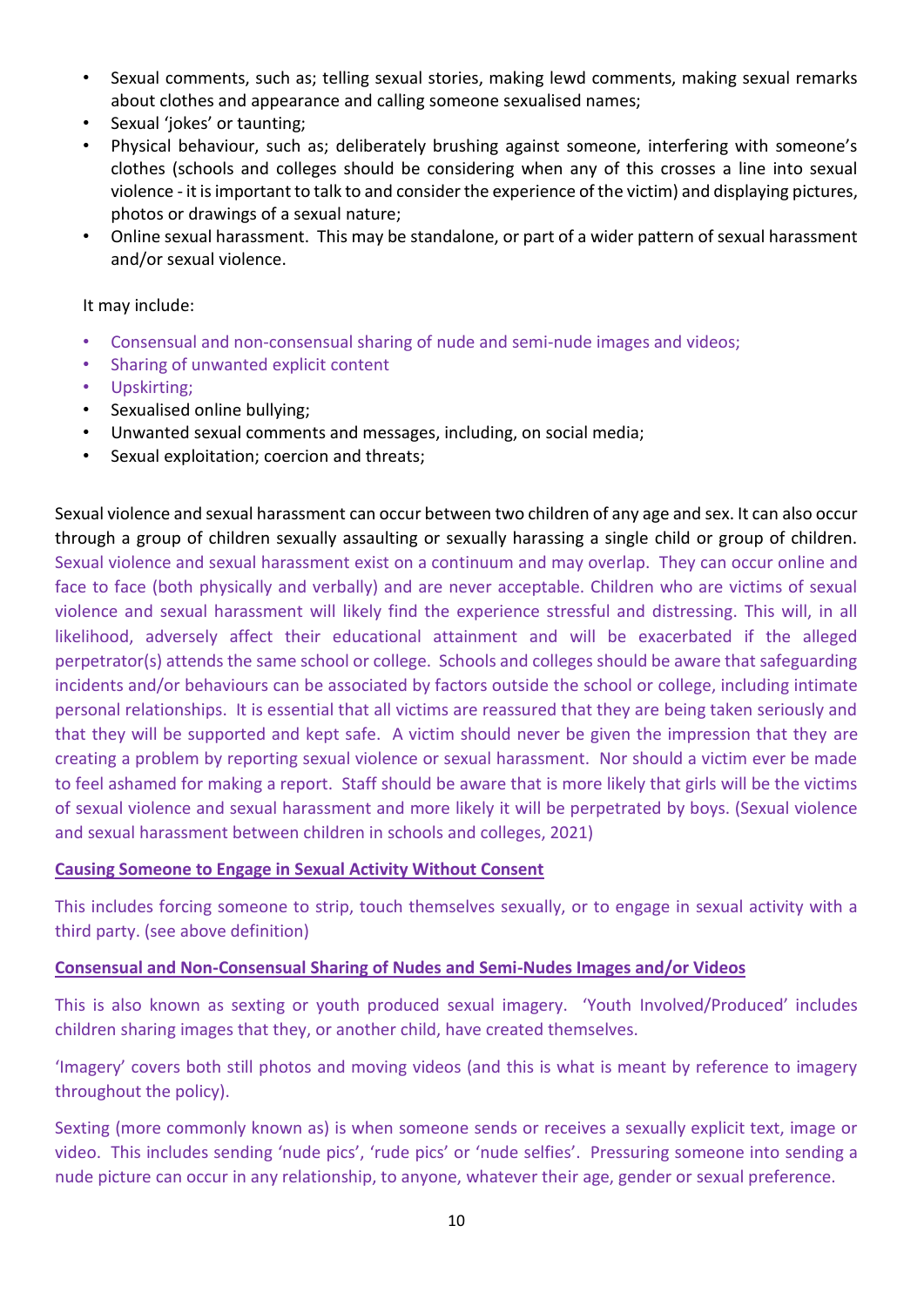However, once the image is taken and sent, the sender has lost control of the image and these images could end up anywhere. By having in their possession, or distributing, indecent images of a person under 18 on to someone else, young people are not even aware that they could be breaking the law as stated as these are offences under the Sexual Offences Act 2003.

## **Upskirting**

'Upskirting' typically involves taking a picture under a person's clothing without them knowing, with the intention of viewing their genitals or buttocks to obtain sexual gratification, or cause the victim humiliation, distress or alarm. It is now a criminal offence.

#### **Initiation/Hazing**

Hazing is a form of initiation ceremony which is used to induct newcomers into an organisation such as a private school, sports team etc. There are a number of different forms, from relatively mild rituals to severe and sometimes violent ceremonies.

The idea behind this practice is that it welcomes newcomers by subjecting them to a series of trials which promote a bond between them. After the hazing is over, the newcomers also have something in common with older members of the organisation, because they all experienced it as part of a rite of passage. It can include activities involving harassment, abuse, or humiliation used as a way of initiating a person into a group and may also include and online element.

#### **Harmful Sexual Behaviour**

Children's sexual behaviour exists on a wide continuum, from normal and developmentally expected to inappropriate, problematic, abusive and violent. Problematic, abusive and violent sexual behaviour is developmentally inappropriate and may cause developmental damage. The umbrella term is 'harmful sexual behaviour' (HSB). Harmful Sexual Behaviour can occur online and/or face to face and can also occur simultaneously between the two.

When considering Harmful Sexual Behaviour, ages and stages of development of children are critical factors. Sexual behaviour between children can be considered harmful if one of the children is much older, particularly if there is more than two years difference or if one of the children is pre-pubescent and the other is not. However, a younger child can abuse an older child, particularly if they have power over them, e.g. the child is disabled, or smaller in stature.

Harmful sexual behaviour from young people is not always contrived or with the intent to harm others. There may be many reasons why a young person engages in harmful sexual behaviour and it may be just as distressing to the young person who instigates it as well as the young person it is intended towards. Harmful sexual behaviour may range from inappropriate sexual language, inappropriate role play, to sexually touching another, sexual assault, rape or abuse.

#### **Measuring the Behaviour**

Simon Hackett's continuum of behaviour (taken from Farrer and Co. 2017) can be a useful guide to measure the behaviour that has occurred and consider the circumstances around the incident (s).

The continuum looks at whether it:

- is socially acceptable
- involves a single incident or has occurred over a period of time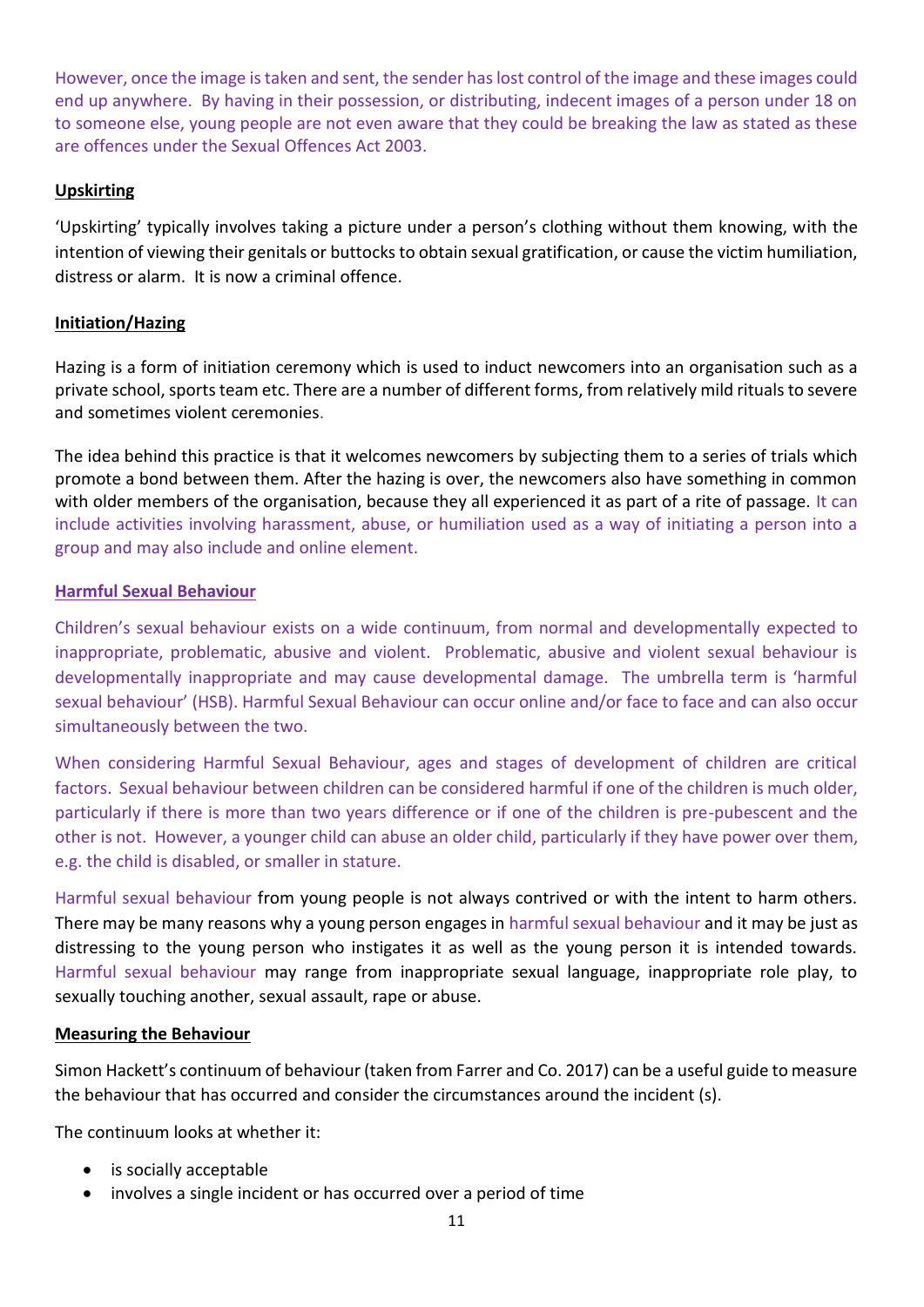- is socially acceptable within the peer group
- is problematic and concerning
- involves any overt elements of victimisation or discrimination e.g. related to race, gender, sexual orientation, physical, emotional, or intellectual vulnerability
- involves an element of coercion or pre-planning
- involves a power imbalance between the child/children allegedly responsible for the behaviour and the child/children allegedly the subject of that power
- involves a misuse of power

Behaviour which is not abusive at first may potentially become abusive quickly or over time. Intervening early and addressing any inappropriate behaviour which may be displayed by a child is vital and could potentially prevent their behaviour from progressing on a continuum to become problematic, abusive and/or violent - and ultimately requiring (greater/more formal) engagement with specialist external and/or statutory agencies.

## **Expected Action Taken From All Staff**

All staff should be alert to the well-being of children and young people and to signs of abuse, and should engage with these signs, as appropriate, to determine whether they are caused by peer on peer/child on child abuse. However, staff should be mindful of the fact that the way(s) in which children will disclose or present with behaviour(s) as a result of their experiences will differ (Farrer and Co. 2019).

Although the type of abuse may have a varying effect on the victim and alleged perpetrator of the harm, these simple steps can help clarify the situation and establish the facts before deciding the consequences for those involved in perpetrating harm.

Firstly all staff should be able to reassure victims that they are being taken seriously and that they will be supported and kept safe. It is important for all staff to deal with a situation of peer on peer/child on child abuse immediately and sensitively. It is necessary to gather the information as soon as possible to get a true, accurate account of the facts around what has happened, so that nothing is forgotten. It is equally important to deal with it sensitively and think about the language used and the impact of that language on both the children and the parents when they become involved. For example; do not use the word perpetrator, this can quickly create a 'blame' culture and leave a child labelled.

In all cases of peer on peer/child on child abuse it is necessary that all staff are trained in dealing with such incidents, talking to young people and instigating immediate support in a calm and consistent manner. Staff should not be prejudiced, judgemental, dismissive or irresponsible in dealing with such sensitive matters.

Staff should also be mindful that wider safeguarding concerns may influence the child's account of the event(s). Alongside this peer pressure and the impact of sharing information about the incident(s) may also influence a child's account.

#### **Gather the Facts**

In cases specifically relating to sexual violence and sexual harassment, part 5 of Keeping Children Safe in Education, 2021 states that two members of staff (preferably one being the Designated Safeguarding Lead) should be present to manage the report, *where possible*. Staff should not view or forward illegal images of a child and instead confiscate any devices to preserve any evidence and hand them to police for inspection.

The most appropriate member of staff with the best relationship with the child should be the person alongside the child who wishes to disclose wherever possible. However, staff should always be aware that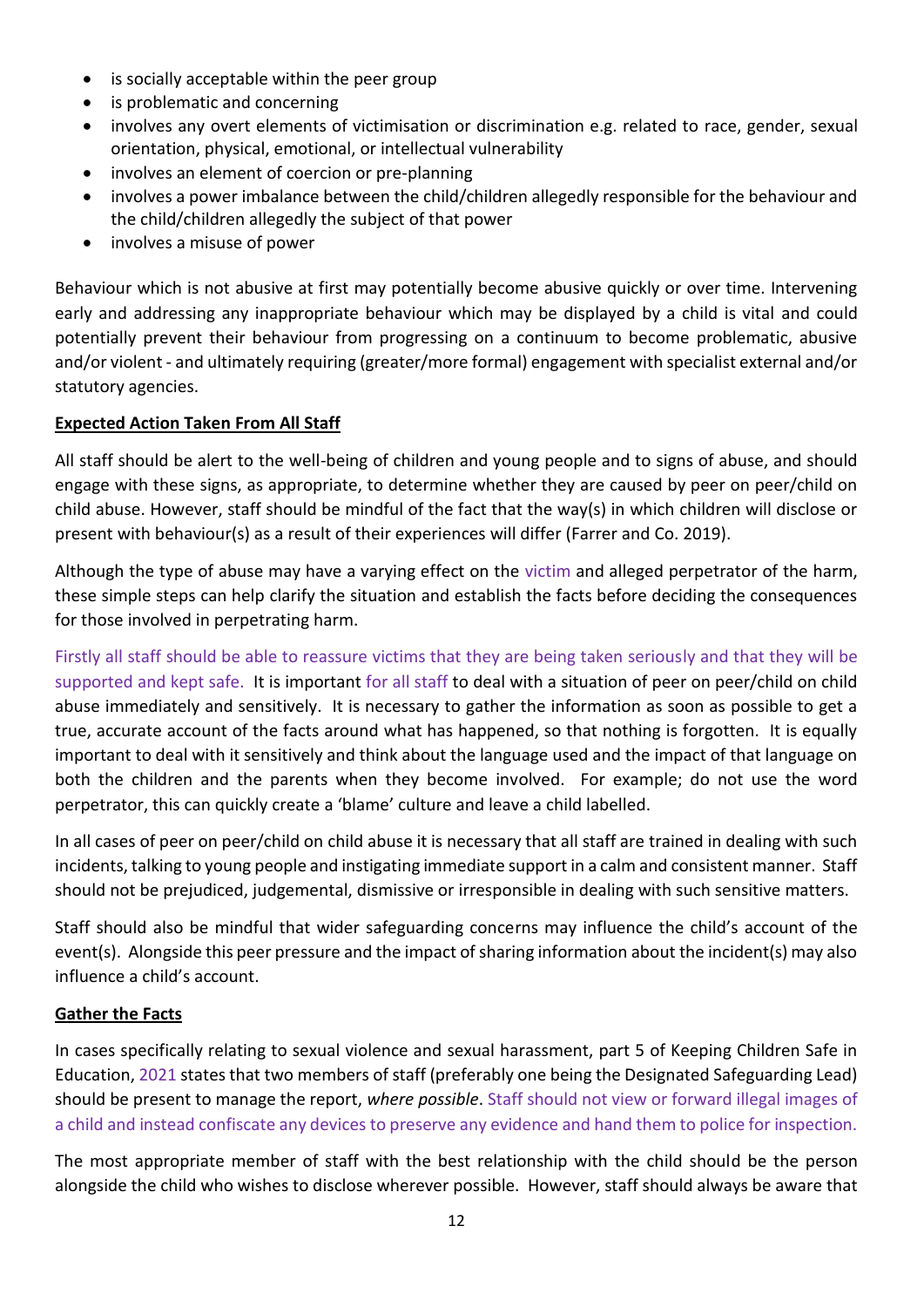children may choose to disclose to any member of staff that they feel most comfortable with and therefore all staff need basic training in managing disclosures. In any circumstance the member of staff must make clear to the child that they cannot maintain confidentiality if what is being shared has put or will put the child or another person at risk of harm. Staff must also be aware that an initial disclosure to a trusted adult may only be the first incident reported, rather than representative of a singular incident and that trauma can impact memory and so children may not be able to recall all details or timeline of abuse.

In all circumstances, staff need to speak to all the young people involved separately, gain a statement of facts from them and use **consistent language** and **open questions** for each account. The easiest way to do this is not to have a line of questioning but to ask the young people to tell you what happened. This involves listening carefully to the child, reflecting back, using the child's language, being non-judgemental, being clear about boundaries and how the report will be progressed and not asking leading questions. This means only interrupting the young person to gain clarity with open questions, 'where, when, why, who'. (What happened? Who observed the incident? What was seen? What was heard? Did anyone intervene?) Then, a full and clear record of exactly what the young person has said in their own language should be made (and no individual interpretation of the facts made which could impact on the disclosure) after the child has finished the disclosure, so the child feels listened to and stored following each school/setting's own recording protocols (paper or electronic systems).

#### **Consider the Intent (Begin to Risk Assess)**

Has this been a deliberate or contrived situation for a young person to be able to harm another?

#### **Decide on Your Next Course Of Action**

If from the information that you gather you believe any young person to be at risk of significant harm you must make a safeguarding referral to social care immediately (where a crime has been committed the police should be involved also). This action would, in most circumstances, be undertaken by the Designated Safeguarding Lead but in the event of their absence the referral can be made by another member of staff. If this is the case, once social care has been contacted and made a decision on what will happen next then you will be informed on your next steps.

If social care and the police intend to pursue this further they may ask to interview the young people in school or they may ask for parents to come to school to be spoken to also. It is important to be prepared for every situation and the potential time it may take.

It may also be that social care feel that it does not meet their criteria in which case you may challenge that decision, with that individual or their line manager. If on discussion however, you agree with the decision, you may then be left to inform parents.

#### **Informing Parents**

If, once appropriate advice has been sought from police/social care you have agreement to inform parents or have been allocated that role from the other services involved then you need to inform the parents as soon as possible. If services are not going to be involved then equally, this information may need to be shared with parents. Parents would not be informed if by doing so the child was put at further risk of significant harm.

If a young person is deemed to be 'Gillick Competent' following the 'Fraser' guidelines and does not wish you to share the information with parents, then the school must consider this especially for example if the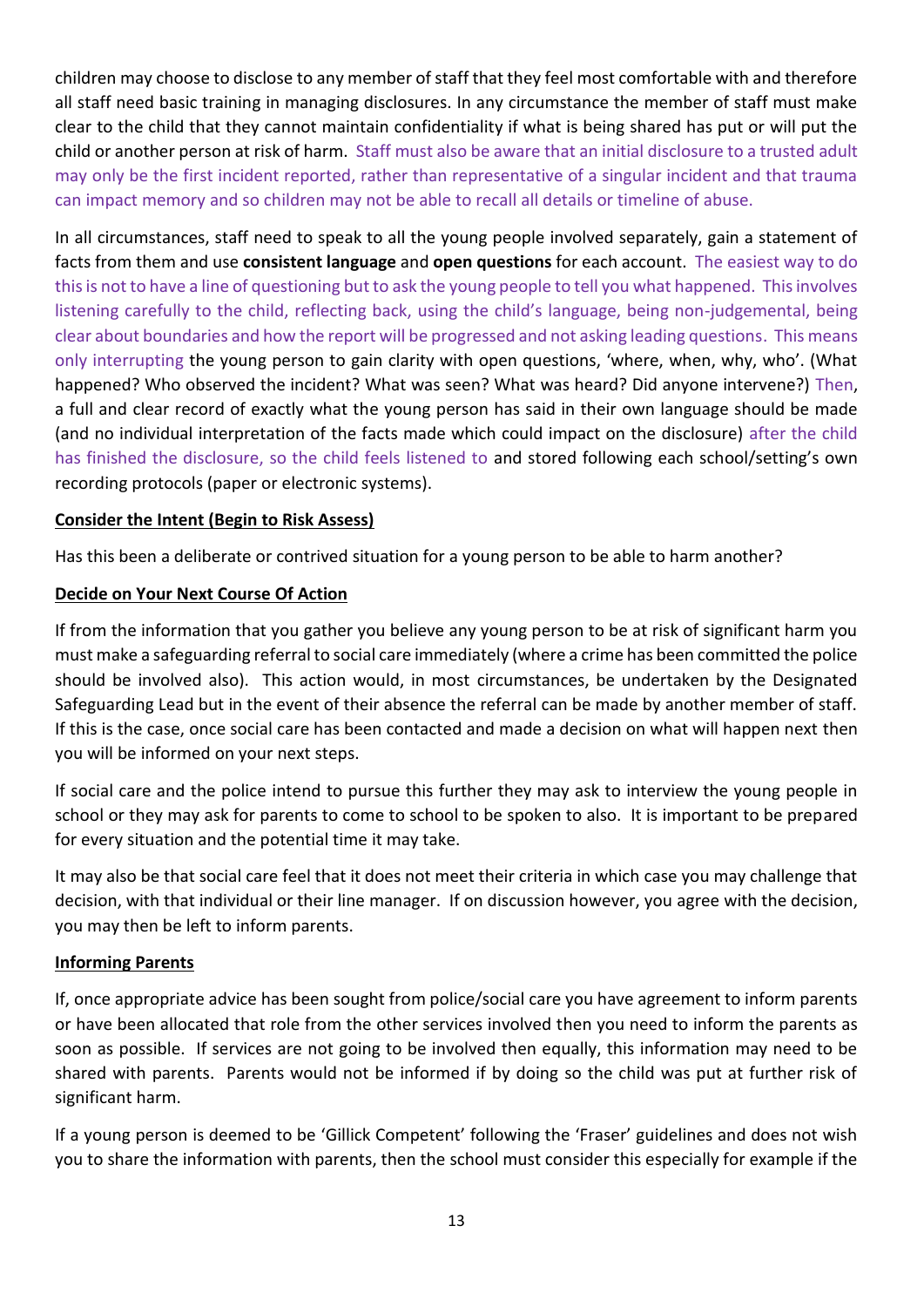young person is pregnant and this is why they are being bullied (unless this has occurred through significant harm in which case a criminal/social care case is likely or the young person is under the age of 13).

In all circumstances where the risk of harm to the child is evident then the school should encourage the young person to share the information with their parent or even with them (they may be scared to tell parents that they are being harmed in any way). Where school can evidence they are acting in the best interests of the young person they would not be criticised, however this would be the case if they actively breached the rights and choices of the young person.

The best way to inform parents is face to face. Although this may be time consuming, the nature of the incident and the type of harm/abuse a young person may be suffering can cause fear and anxiety to parents whether their child is the child who was harmed or who harmed another.

#### **Points to Consider:**

#### **The wishes and feelings of the victim**

It is important to understand how the victim wants to proceed to allow as much control as is reasonably possible over the decisions regarding how any investigation will be progressed.

#### **The Nature of the Alleged Incident**

This includes consideration as to whether a crime may have been committed and/or whether Harmful Sexual Behaviour has been displayed.

#### **What is the Age and Development of the Children Involved?**

How old are the young people involved in the incident and is there any age difference between those involved? (In relation to sexual exploration, children under the age of 5, in particular 1-4 year olds who are learning toileting skills may show a particular interest in exploration at around this stage. This, however should not be overlooked if other issues arise (see following)). Any imbalance of power and control must be considered.

#### **Are There Any Additional Vulnerabilities?**

Children with Special Educational Needs and Disabilities (SEND) are three times more likely to be abused than their peers. Therefore care must be taken to ascertain any changes in mood or behaviour without attributing that to the child's condition. Every effort must be made to overcome barriers to communication and ensure the voice of the child is heard.

#### **Where Did the Incident or Incidents Take Place?**

Was the incident in an open, visible place to others? If so, was it observed? If not, is more supervision required within this particular area?

## **What Was the Explanation by all Children Involved of What Occurred?**

Can each of the young people give the same explanation of the incident and also what is the effect on the young people involved? Is the incident seen to be bullying for example, in which case regular and repetitive? Is the version of one young person different from another and why?

## **What is Each of the Children's Own Understanding of What Occurred?**

Do the young people know/understand what they are doing? E.g. do they have knowledge of body parts, of privacy and that it is inappropriate to touch? Is the young person's explanation in relation to something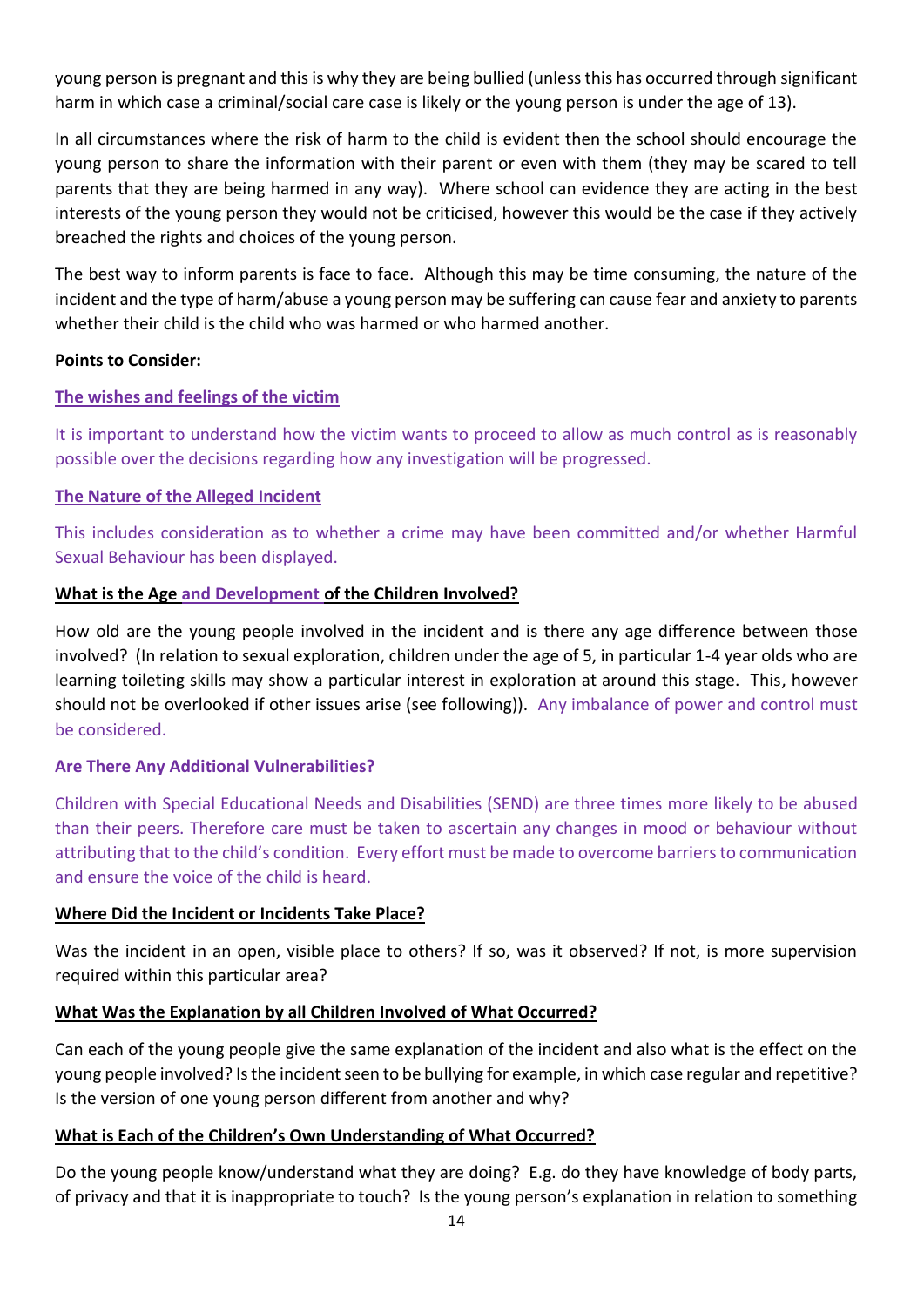they may have heard or been learning about that has prompted the behaviour? Is the behaviour deliberate and contrived? Does the young person have understanding of the impact of their behaviour on the other person?

In dealing with an incident of this nature the answers are not always clear cut. If you are concerned or unsure as to whether or not there is any risk involved, please seek advice from Children's Services Social Care.

## **Repetition**

Has the behaviour been repeated to an individual on more than one occasion? In the same way it must be considered has the behaviour persisted to an individual after the issue has already been discussed or dealt with and appropriately resolved?

## **Ongoing Risks**

Are there any ongoing risks to the victim, other children, adult students or school, college or other setting staff?

## **Contextual Safeguarding/Extra Familial Harm**

Is there any other related or wider context involving the child, including any links to child sexual exploitation or child criminal exploitation?

## **Outcomes**

The outcome of the investigation will follow your local threshold guidance. Therefore, either a referral has been made to either the police/social care for a full investigation (tier 4). It may have resulted in Children's Services undertaking a further assessment (Tier 3) or as a school/setting you may have identified additional services/intervention that are non-statutory and in which case completed an early help assessment (Tier 2). It may be that on investigation, a decision has been made to handle the incident (s) internally, in which case the school may implement a risk assessment plan (Tier 1).

In any of the above outcomes the school has a duty of care to manage the education needs of both children/young people in which case a risk assessment plan may be needed irrespective of the outcome.

## **Next Steps**

Once the outcome of the incident(s) has been established it is necessary to ensure future incidents of abuse do not occur again and consider the support and intervention required for those involved.

## **For the Young Person Who Has Been Harmed (Victim)**

What support they require depends on the individual young person. It may be that they wish to seek counselling or one to one support via a mentor. It may also be that they feel able to deal with the incident(s) on their own or with support of family and friends. In which case it is necessary that this young person continues to be monitored and offered support should they require it in the future. If the incidents are of a bullying nature, the young person may need support in improving peer groups/relationships with other young people or some restorative justice work with all those involved may be required.

Other interventions that could be considered may target a whole class or year group for example a speaker on cyber bullying, relationship abuse etc. It may be that through the continued curriculum of Relationship / Relationship and Sex Education and Health Education, PHSE and SMSC that certain issues can be discussed and debated more frequently.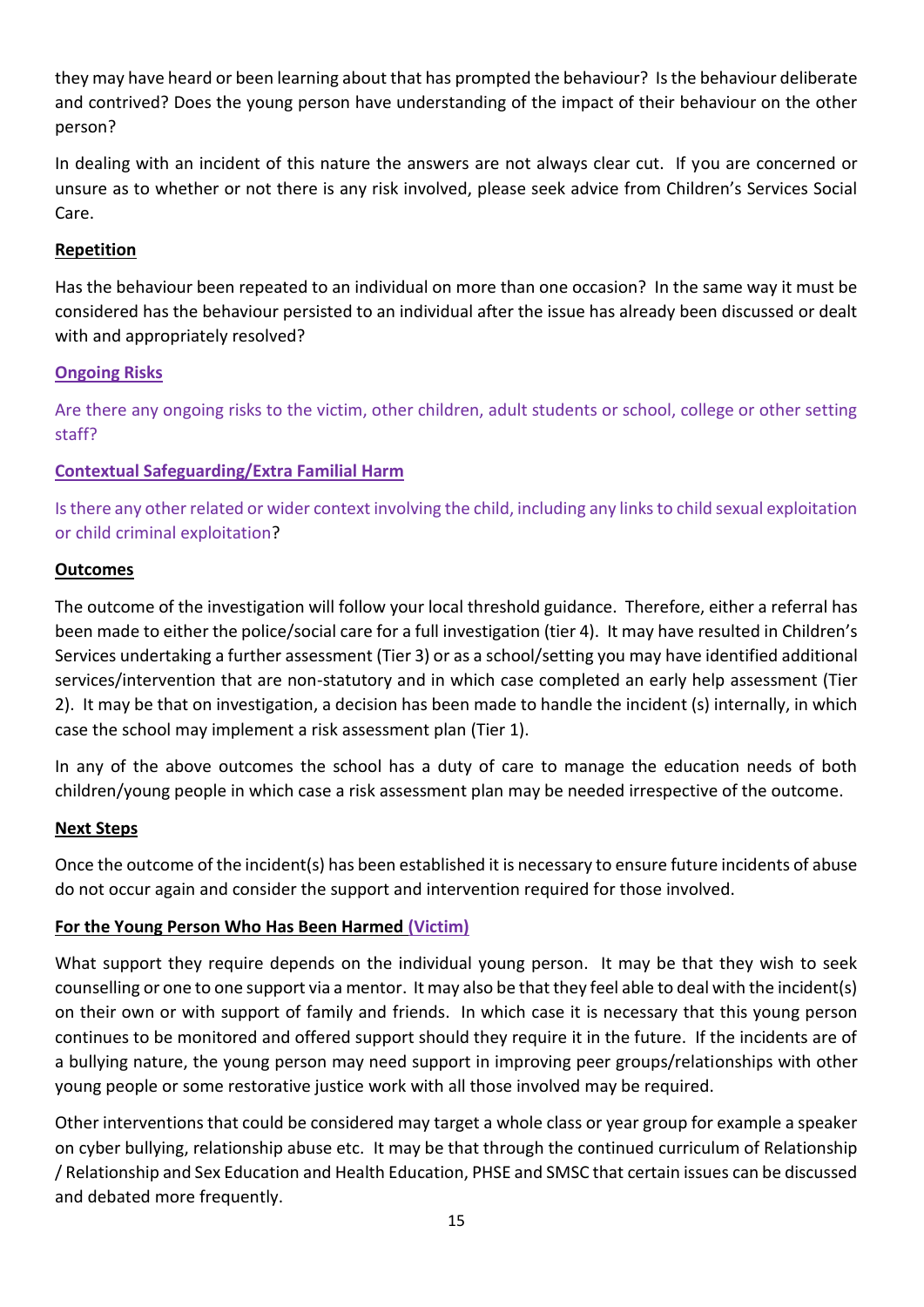If the young person feels particularly vulnerable it may be that a risk assessment can be put in place for them whilst in school so that they have someone named that they can talk to, support strategies for managing future issues and identified services to offer additional support.

## **For the Young Person Who Has Displayed Harmful Behaviour (Alleged Perpetrator)**

In this circumstance it is important to find out why the young person has behaved in such a way. It may be that the young person is experiencing their own difficulties and may even have been harmed themselves in a similar way. In such cases support such as one to one mentoring or counselling may also be necessary. Particular support from identified services may be necessary through an early help referral and the young person may require additional support from family members.

Once the support required to meet the individual needs of the young person has been met, it is important that young person receives a consequence for their behaviour. This may be in the form of restorative justice e.g. making amends with the young person they have targeted if this has been some form of bullying. In the cases of harmful sexual behaviour it may be a requirement for the young person to engage in one to one work with a particular service or agency (if a crime has been committed this may be through the police or youth offending service). If there is any form of criminal investigation ongoing it may be that this young person cannot be educated on site until the investigation has concluded. In which case, the young person will need to be provided with appropriate support and education whilst off site.

Even following the conclusion of any investigation the behaviour that the young person has displayed may continue to pose a risk to others in which case an individual risk assessment may be required. This should be completed via a multi-agency response to ensure that the needs of the young person and the risks towards others are measured by all of those agencies involved including the young person and their parents. This may mean additional supervision of the young person or protective strategies if the young person feels at risk of engaging in further inappropriate or harmful behaviour.

The school may also choose a punishment as a consequence such as exclusion or internal exclusion/inclusion/seclusion for a period of time to allow the young person to reflect on their behaviour.

## **After Care**

It is important that following the incident the young people involved continue to feel supported and receive help even if they have stated that they are managing the incident. Sometimes the feelings of remorse, regret or unhappiness may occur at a much later stage than the incident. It is important to ensure that the young people do not engage in any further harmful behaviour either towards someone else or to themselves as a way of coping (e.g. self-harm). In which case, regular reviews with the young people following the incident(s) are imperative.

## **Safety Planning**

Safety planning is a positive way of supporting a child who may benefit from a planned approach; this may be either the alleged victim or the alleged perpetrator. Safety plans support the child by considering the behaviours that may be risky and plan ways to manage triggers and to seek support from adults and peers. They are inclusive of parents and staff and are a planned intervention to support young people in feeling secure in the school/setting, helping young people identify behaviours that may leave them feeling anxious or at risk and have strategies that they can apply to keep themselves feeling safe. The language of safety planning is more positive than risk assessment and can give security to the child that a joined up approach is being followed by all in school. Safety Plans are available via PGSF.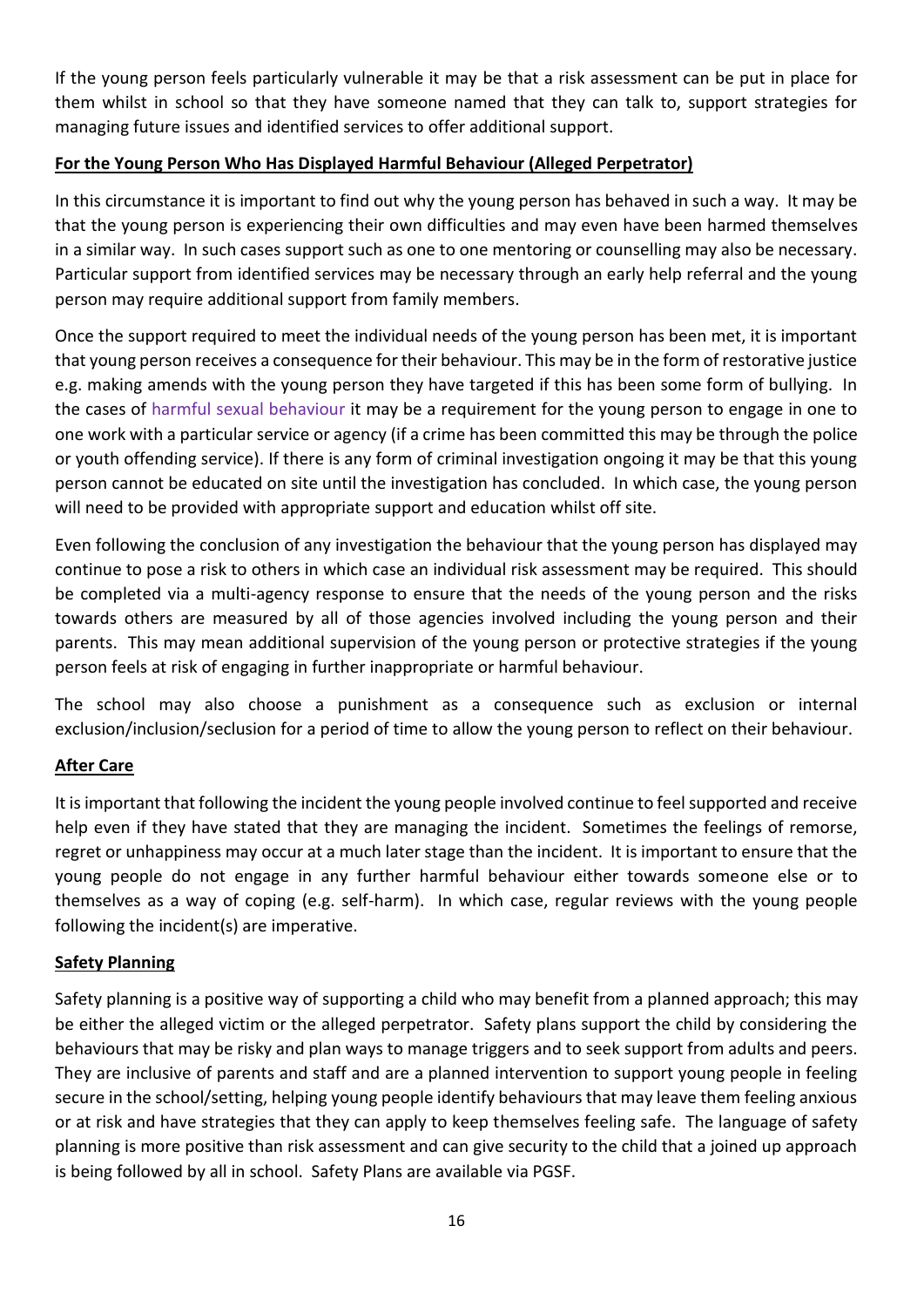## **Disciplinary Action**

Finally and in some circumstances, the school/setting may need to consider whether disciplinary action may be appropriate for any child/children involved – any such action should address the abuse, the causes of it, and attitudes underlying it. Disciplinary action may sometimes be appropriate, including (a) to ensure that the child/children take(s) responsibility for and realise(s) the seriousness of their behaviour; (b) to demonstrate to the child/children and others that peer on peer/child on child abuse can never be tolerated; and (c) to ensure the safety and wellbeing of other children. However, these considerations must be balanced against the child's/children's own potential unmet needs and any safeguarding concerns. Before deciding on appropriate action the school will always consider its duty to safeguard all children from harm; the underlying reasons for a child's behaviour; any unmet needs, or harm or abuse suffered by the child; the risk that the child may pose to other children; and the severity of the peer on peer/child on child abuse and the causes of it.

The school/college/setting will, where appropriate, consider the potential benefit, as well as challenge, of using managed moves or exclusion as a response, and not as an intervention, recognising that even if this is ultimately deemed to be necessary, some of the measures referred to in this policy may still be required. Exclusion will only be considered as a last resort and only where necessary to ensure the safety and wellbeing of the other children in the school. Engaging in Fair Access Panel Processes to assist with decisionmaking associated to managed moves and exclusions can also be beneficial (Farrer and Co. 2019).

## **Review of Circumstances**

Following any incident of harm, it is necessary for the school/college/setting to consider if anything could have been done differently. Use of PG:SF proforma for internal lessons learnt, can support in identifying under the business model of PG:SF what identified changes within the school/college/setting need to occur. This demonstrates how proactive the school/college/setting is in continually reviewing its policies and systems in effectively keeping children safe.

## **This policy has been heavily supported by the key document:**

Farrer and Co: Peer on Peer Abuse Toolkit 2019. [https://www.farrer.co.uk/globalassets/news](https://www.farrer.co.uk/globalassets/news-articles/downloads/peer-on-peer-abuse-toolkit-14.pdf)[articles/downloads/peer-on-peer-abuse-toolkit-14.pdf](https://www.farrer.co.uk/globalassets/news-articles/downloads/peer-on-peer-abuse-toolkit-14.pdf)

## **This policy should be read in conjunction with:**

St Francis of Assisi School's Child Protection Policy 2021 and the Local safeguarding partnership arrangements.

This policy template has been developed and supported by the following:

DFE: Keeping Children Safe in Education September 2021

<https://www.gov.uk/government/publications/keeping-children-safe-in-education--2>

DFE: Preventing and Tackling Bullying: Advice for headteachers, staff and governing bodies. July 2017

[https://www.gov.uk/government/uploads/system/uploads/attachment\\_data/file/623895/Preventing\\_an](https://www.gov.uk/government/uploads/system/uploads/attachment_data/file/623895/Preventing_and_tackling_bullying_advice.pdf) [d\\_tackling\\_bullying\\_advice.pdf](https://www.gov.uk/government/uploads/system/uploads/attachment_data/file/623895/Preventing_and_tackling_bullying_advice.pdf)

DFE: Sexual Violence and Sexual Harassment between Children in Schools and Colleges. September 2021

[https://www.gov.uk/government/publications/sexual-violence-and-sexual-harassment-between](https://www.gov.uk/government/publications/sexual-violence-and-sexual-harassment-between-children-in-schools-and-colleges)[children-in-schools-and-colleges](https://www.gov.uk/government/publications/sexual-violence-and-sexual-harassment-between-children-in-schools-and-colleges)